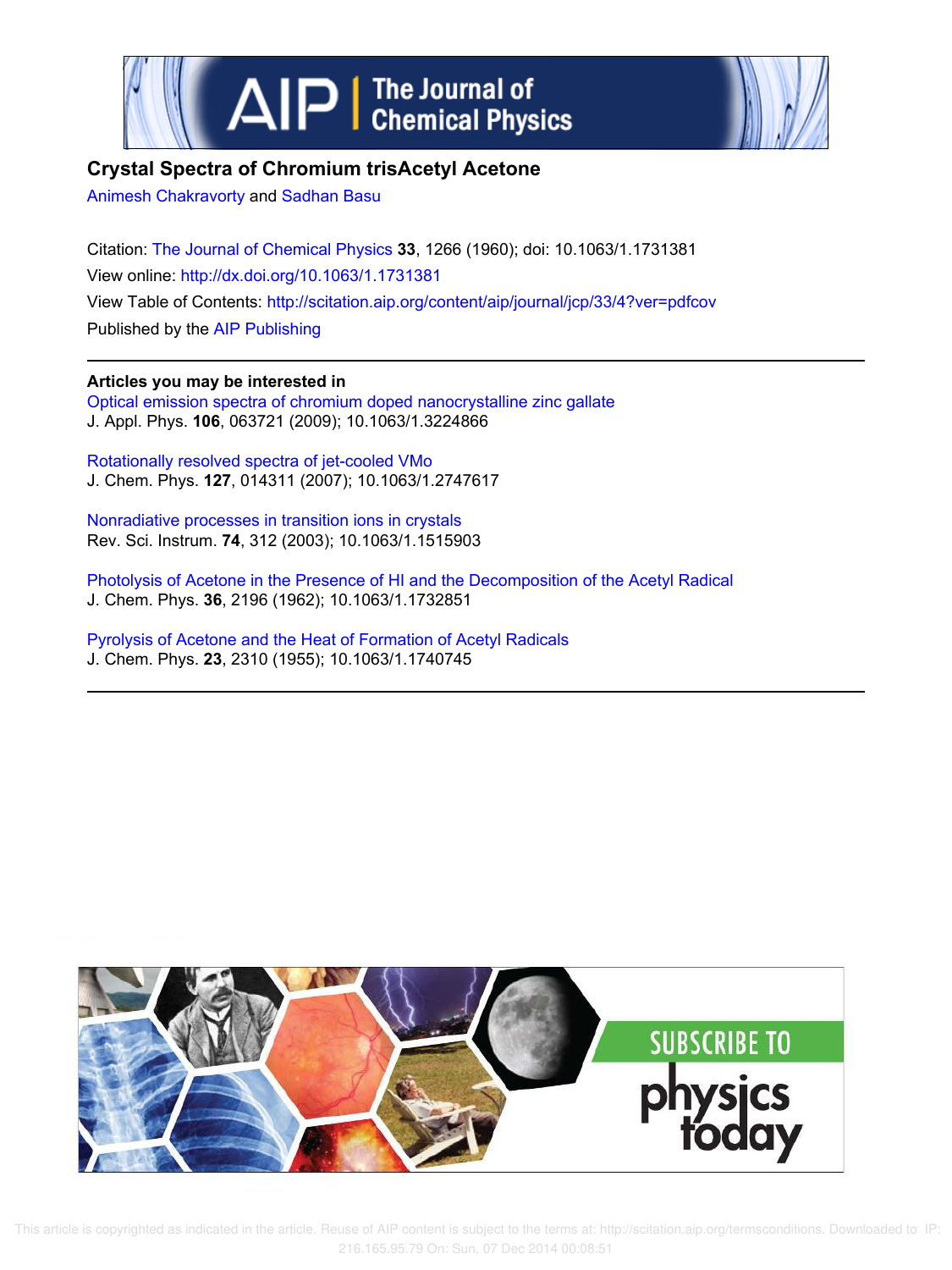Br<sub>2</sub>, I<sub>2</sub> and At<sub>2</sub>. This indicates that  $D(F_2)$  and  $D(F_2^+)$ are both lower than might be expected from the trends of this family, but that all four quantities of Eq. (3) for *X* = At, namely *D*(At<sub>2</sub><sup>+</sup>) = 2.4 ev, *D*(At<sub>2</sub>) = 1.2 ev,  $I(At) = 9.5$  ev, and  $I(At_2) = 8.3$  ev, appear to be reasonable estimations.

<sup>1</sup>W. Finkelnburg and F. Stern, Phys. Rev. 77, 303 (1950). <sup>2</sup>G. Herzberg, *Molecular Spectra and Molecular Structure. I. Spectra of Diatomic Molecules,* (D. Van Nostrand Company, Inc.,

Princeton, New Jersey, 1950), 2nd ed., pp. 512–541.<br>
<sup>3</sup> Y. P. Varshni, Z. Physik, 135, 512 (1953).<br>
<sup>4</sup> J. T. Herron and V. H. Dibeler, J. Chem. Phys. 3**2,** 1884 (1960).

<sup>6</sup>K. Watanabe, J. Chern. Phys. 26, 542 (1957). <sup>6</sup>A. G. Gaydon, *Dissociation Energies,* (Chapman and Hall, Ltd., London, 1953), pp. 222-226. <sup>7</sup>T. L. Cottrell, *The Strengths of Chemical Bonds,* (Butterworths

Scientific Publications, Ltd., London, 1954), pp. 282-288.

<sup>8</sup>C. E. Moore, Nat!. Bur. Standards (U. S.) Circ. No. 467, 3 (1958).

## **Crystal Spectra of Chromium** *tris-Acetyl*  **Acetone**

#### ANIMESH CHAKRAVORTY AND SADHAN BASU

*Department of Chemistry, University College of Science* &' *Technology, Calcutta* 9, *India* 

(Received June 2, 1960)

 $\prod$ N chromium *tris*-acetyl acetone the cubic crystal field is expected to split the fivefold degenerate  $d$  oris expected to split the fivefold degenerate  $d$  orbitals into two levels of symmetry,  $e_g$  and  $t_{2g}$ , respectively, the optical transition between which will give rise to one absorption band. It was observed by Meadl that the visible absorption band of hexacoordinated trivalent chromium complexes could be very well represented by Lowry-Hudson's Gaussian curve, suggesting that only one electronic transition is responsible for the absorption band, as expected from the theoretical considerations. Recently Jarrett<sup>2</sup> from the paramagnetic resonance measurements on chromium *tris-acetyl* acetone concluded that, in this case at least, in addition to the normal cubic field a trigonal field is present which causes a further splitting of the  $t_{2g}$  levels into a doublet and a singlet. Although the splitting is not as large as claimed by Jarrett, it is sufficient to give rise to two absorption bands with different polarisation.3 In Fig. 1 are shown the absorption spectra of a crystal of chromium tris-acetyl acetone with light polarized parallel and perpendicular to the long axis of the crysta1.4 It is evident that we do get two bands with peaks at 555 m $\mu$  and 585 m $\mu$  which are differently polarized. Each band can be approximately represented by a suitable Lowry-Hudson relation, suggesting that each one is associated with one transition only.

Jarrett suggested that the trigonality may arise from the  $\pi$  bonding of the metal d electron with the  $p$  electron of the ligand oxygen. This interpretation is probably correct because the 275  $m\mu$  band of acetyl acetone is



shifted to 335  $m\mu$  in chromium *tris-acetyl* acetone<sup>5</sup> which may be due to mesomeric interaction of the metal-oxygen  $\pi$  bond with the conjugated double bonded system of the ligand molecule.

Sincere thanks are due to Dr. L. E. Orgel, Cambridge, for helpful suggestions.

<sup>1</sup> A. O. Mead, Trans. Faraday Soc. **30,** 1052 (1934).<br><sup>2</sup> H. S. Jarrett, J. Chem. Phys. **27,** 1298 (1957).

<sup>3</sup>L. Orgel, private communication.

<sup>4</sup>A. Chakravorty and S. Basu, Nature 184, 50 (1959); 185, 681 (1960).

<sup>5</sup> S. Basu and K. K. Chatterjee, Z. physik Chem. 209, 360 (1958).

#### **Hyperfine Structure of F -Center Spin Resonance in Sodium Azide**

F. F. CARLSON, G. J. KING, AND B. S. MILLER

*Basic Research Group, U. S. Army Engineer Research and Development Laboratories, Fort Belvoir, Virginia* 

#### (Received June 14, 1960)

THE electron spin resonance absorption line of an  $F$  center is normally a broad, smooth, Gaussian THE electron spin resonance absorption line of an line.<sup>1,2</sup> An important type of broadening which occurs in an F-center resonance is produced by unresolved interactions of the *F-center* electron with the magnetic hyperfine fields of the nuclei surrounding the *F* -center site.

The hyperfine structure in the spin resonance line cannot be resolved in the standard electron spin resonance experiment unless special conditions exist. Among these conditions are: the value  $|\psi_F|^2$  of the *F*-center wave function  $\psi_F$  at the nuclei of the nearest cations must be large, and the magnetic hyperfine field of these nuclei must be sufficiently strong to overcome competing broadening effects, including the hyperfine fields of other nuclei. Since these conditions are not usually realized, the electron nuclear double-resonance techniques<sup>3</sup> are used to study hyperfine interactions.